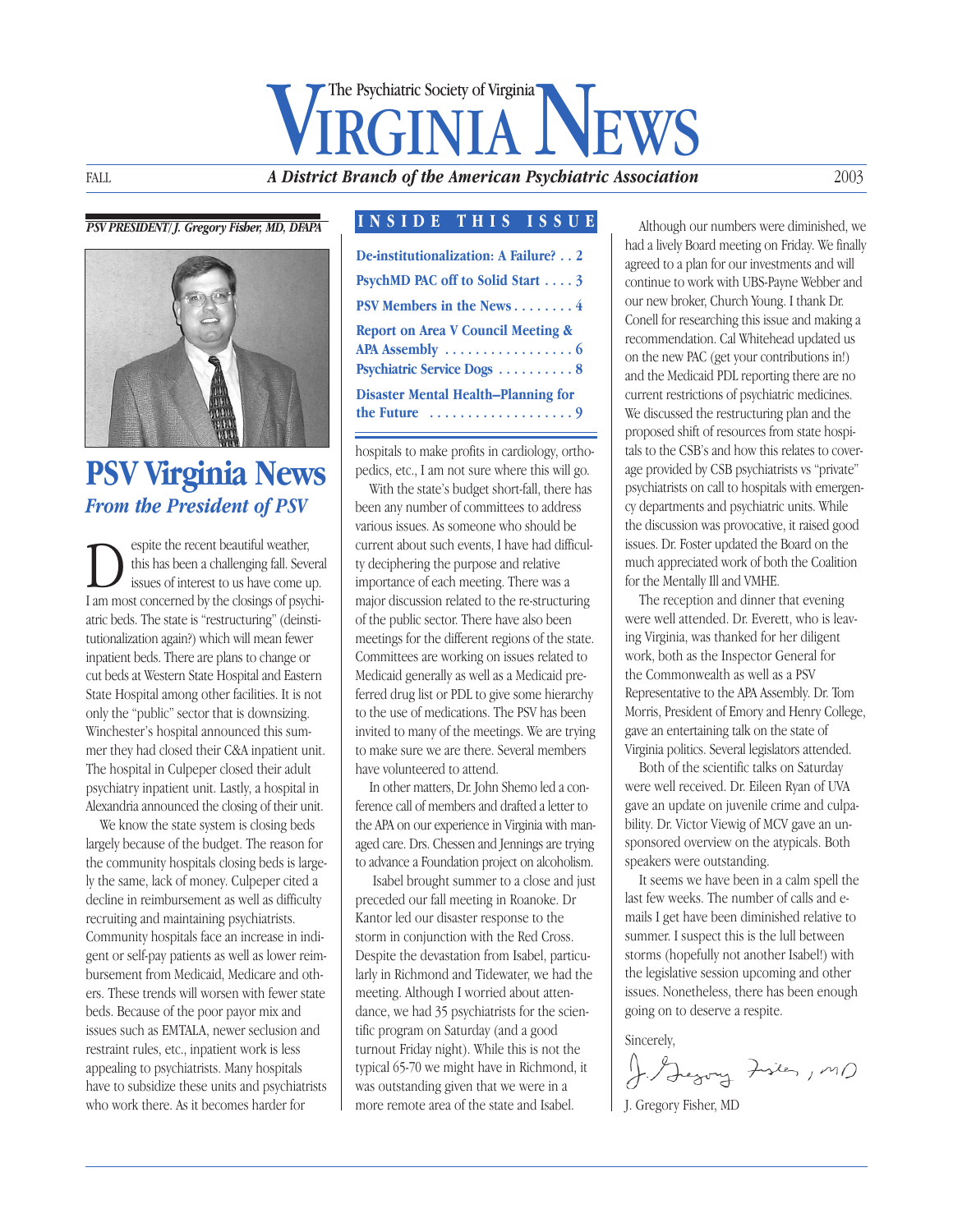

In the past month I have seen at least to articles or letters published in promine papers where our colleagues have bash "De-institutionalization". One of our memn the past month I have seen at least two articles or letters published in prominent  $\perp$  papers where our colleagues have bashed bers pronounced that "De-institutionalization is neither cost-effective nor does it improve services… It is the threat to human life that is most troubling." (Psychiatric News, October 17, 2003) In a letter to the editor, a state hospital psychiatrist confirmed, "Deinstitutionalization was a failure." (Newport News Daily Press)

I suppose as we just completed one local election this month and gear up for another presidential election next November we had better get used to sound bites. Those pithy choice words that get so much attention–yet say so little. They say so little, particularly around issues that are extremely complicated. For every complex problem there is a cute little sound bite–and it is usually wrong. De-institutionalization was a failure? Really?

#### **VIRGINIA NEWS**

*President* J. Gregory Fisher, MD, DFAPA

*Editor* James Reinhard, MD, DFAPA

> *Executive Director* Sandra Peterson

#### *Executive Office* PO Box 71656 Richmond, VA 23255-1656

(804) 754-1200 Fax (804) 754-2321 e-mail: spetersonpsv@comcast.net www.psva.org

*We welcome letters to the editor and editorial contributions.*

#### *James S. Reinhard, MD, DFAPA* **De-institutionalization: A Failure?**

Try telling that to my neighbor down the street in Salem who now lives happily with his family, but who spent the first part of his life in the (brace yourself ) "State Colony for Epileptics and the Feeble Minded" as the training center in Lynchburg was called prior to 1940 when it had thousands of residents. My Salem neighbor greets me every time he sees me with "Have they let you out of Catawba yet, Doc?" We laugh. But its not so funny when he tells me how he used to be called to the med line by his number (which he can still proudly rattle off to me) and how many of his fellow residents where left undressed for days because of understaffing and it being too much trouble to attend to resident's daily needs.

Try telling the thousands that benefited from the "new" anti-psychotics of the 1960's that allowed them to leave the backwards of our largest state institutions, like (brace yourself again) "Eastern State Lunatic Asylum" that services haven't been improved and that this whole process was a failure.

To be sure, dollars have not always followed the person leaving an institution. And I would be the last person to say that the transition from institutional based care across the nation to an attempt at community-based care has been flawless. There are major problems in our system. It is in shambles, as the President's New Freedom Commission final report declared. There has not been the capacity in the community for every person who has left the institutions. The amount we are spending per person for community based mental health treatment in the Commonwealth of Virginia is shameful. The chronic homeless population, the majority of whom suffer from a mental illness, not only need housing but also need mainstream sources of funding for services. We need to focus on demonstrated best practices that keep people in the community–including a focus on recovery and illness self management, supported employment, and much more Assertive Community Treatment (ACT) teams than we currently have.

But does that mean getting people out of crowded, understaffed institutions was a

failure? On the contrary, the United States Supreme Court stated in their landmark Olmstead decision in 1999 that, in fact, it was a right under ADA and that people should have a choice to be in the most integrated setting possible.

So I suggest we focus on the real problem, rather decrying the death of the dinosaurs. Unless we revise history, we have to acknowledge psychiatric institutions were called "snake-pits". The largest of the asylums and colonies are now gone. And I say, "good riddance!" rather than calling it a failure. Yes, smaller institutions may always be an integral part of a community-based system of care. Indeed we should stop referring to the separate "silos" of institutions versus community care. Institutions are the community, or should be an important part of the continuum of care that a community has to offer individuals with disabilities. Getting institutions to that point has not been a failure. It has been life saving, and life-giving to thousands.

And, yes, we need to be aware that our largest "mental health institutions" are now our jails and prisons. Is that because De-institutionalization was a failure? Should we go back and re-open our own institutions to prevent this "trans-institutionalization?" On the contrary, the jail and prison crisis – as well as the much of the concern about bed shortage – is because our society (and its resources) has not been committed to the concept that we can provide for people with disabilities in our communities. Currently there is too much "MIMBYism" regarding community-based treatment. Society may be "ok" with people with disabilities living and working in community settings, as long as it is not in their backyard.

We do have the tools and expertise to provide supported housing, supported employment, PACT teams, and other community capacity. Adequate funding of community based alternatives to institutions will prevent the bemoaning of de-institutionalization and allow society to see that treatment and recovery in a community setting, for even our most serious and persistently ill individuals, works.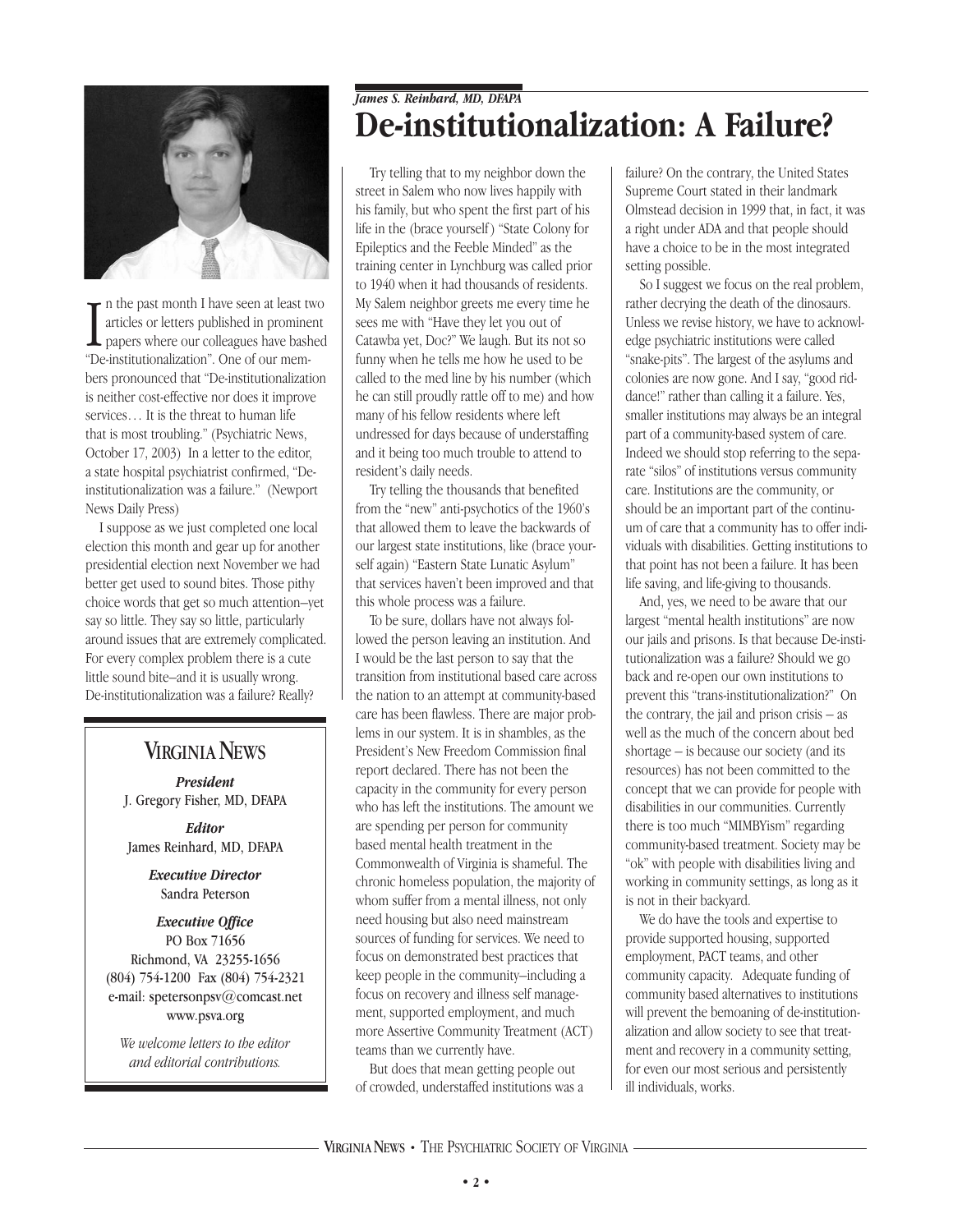*Cal Whitehead, Whitehead Consulting, LLC, PSV Advocacy Coordinator*

## **PsychMD PAC off to Solid Start**

We irginia's only political action committee (PAC) for psychiatrists<br>In the series over \$2000 in contributions since being formed in<br>July. Now, psychiatrists have organized a way to pool resources<br>with colleagues and impac  $\tau$ irginia's only political action committee (PAC) for psychiatrists has received over \$2000 in contributions since being formed in July. Now, psychiatrists have organized a way to pool resources vides access to elected officials and recognizes those policymakers who share our views on a better psychiatric care system. Thanks to the following physicians who have contributed or pledged to PsychMD PAC!

*PsychMD PAC Founding Members:* Greg Fisher, Helen Foster, Richard Oliver, Joel Silverman, John Hendrickson, and Yaacov Pushkin *PsychMD PAC Advocates:* Anita Everett and Bernard Williams *PsychMD PAC Members:* Rebecca Lindsay

#### *Please visit http://www.psva.org/legis\_psychmd.htm for information and contribution forms.*

#### *General Assembly Elections Results and Another Budget Fight Shaping Up*

The 2003 General Assembly elections were held on November 4. Republicans picked up one seat in the Senate with Delegate Jeannemarie Devolites win giving the GOP a 26-14 advantage. Democrats achieved their first net gain in House seats in over 25 years by picking up 3 seats; Republicans have a 61-37 majority and 2 independents who typically vote with them. Delegate Tom Bolvin (R-Fairfax) was the only incumbent to lose; Democrat Mark Sickles will now represent the 43rd House District.

With elections behind them, Governor Warner and Democrats are lining up against the Republican Leadership in the General Assembly over tax structure reform. Both sides will position themselves for and against, respectively, tax-revenue increases until the General Assembly convenes on January 14.

#### *Legislative Priorities for Psychiatrists*

Organized psychiatry and allies will have a full agenda this session on issues affecting your practices and your patients. PSV and Northern Virginia Chapter of WPS are working with Virginians for Mental Health Equity (VMHE) to maintain parity law for reimbursement of psychiatric services. We continue to educate legislators and agency officials about the need for a broad psychiatric medicine exemption from Medicaid Preferred Drug List (PDL) prior authorization requirements. As a member of the Coalition for Mentally Disabled Citizens, we support increased funding for mental health services provided through the state system.

#### *New Addition to Psychiatry's Advocacy Team*

Whitehead Consulting is pleased to announce the addition of Stefan Cox to the firm. Stefan, who spent 3 years in financial consulting, will help with client government relations services.

*For more information on any of these issues or questions about organized psychiatry's advocacy efforts, please contact me at cwhitehead@whiteheadconsulting.net.*

## **PsychMD-PAC** *The Political Voice for Virginia's Psychiatrists*

PsychMD-PAC raises money from Virginia psychiatrists to fund the General Assembly

and statewide candidates with positions that promote a better environment for psychiatric care delivery.

Political contributions help offset the expenses of campaigns and allow psychiatrists to target our message to important decision-makers.

Without your support of PsychMD-PAC we cannot achieve our mission of educating candidates about our professional concerns.

|  |  |  | Please accept my contribution of: |  |
|--|--|--|-----------------------------------|--|
|--|--|--|-----------------------------------|--|

|         | \$250 Founding Member (if received before the end of 2003) $$100$ Advocate $$50$ Member            |                                          | Other $\frac{1}{2}$ |  |
|---------|----------------------------------------------------------------------------------------------------|------------------------------------------|---------------------|--|
| Name    |                                                                                                    |                                          |                     |  |
| Address |                                                                                                    |                                          |                     |  |
| Phone   |                                                                                                    | Email                                    |                     |  |
|         | Please mail contributions to: PsychMD-PAC • 707 East Franklin Street, Suite C • Richmond, VA 23219 | **contributions are not tax deductible** |                     |  |

VIRGINIANEWS **•** THE PSYCHIATRIC SOCIETY OF VIRGINIA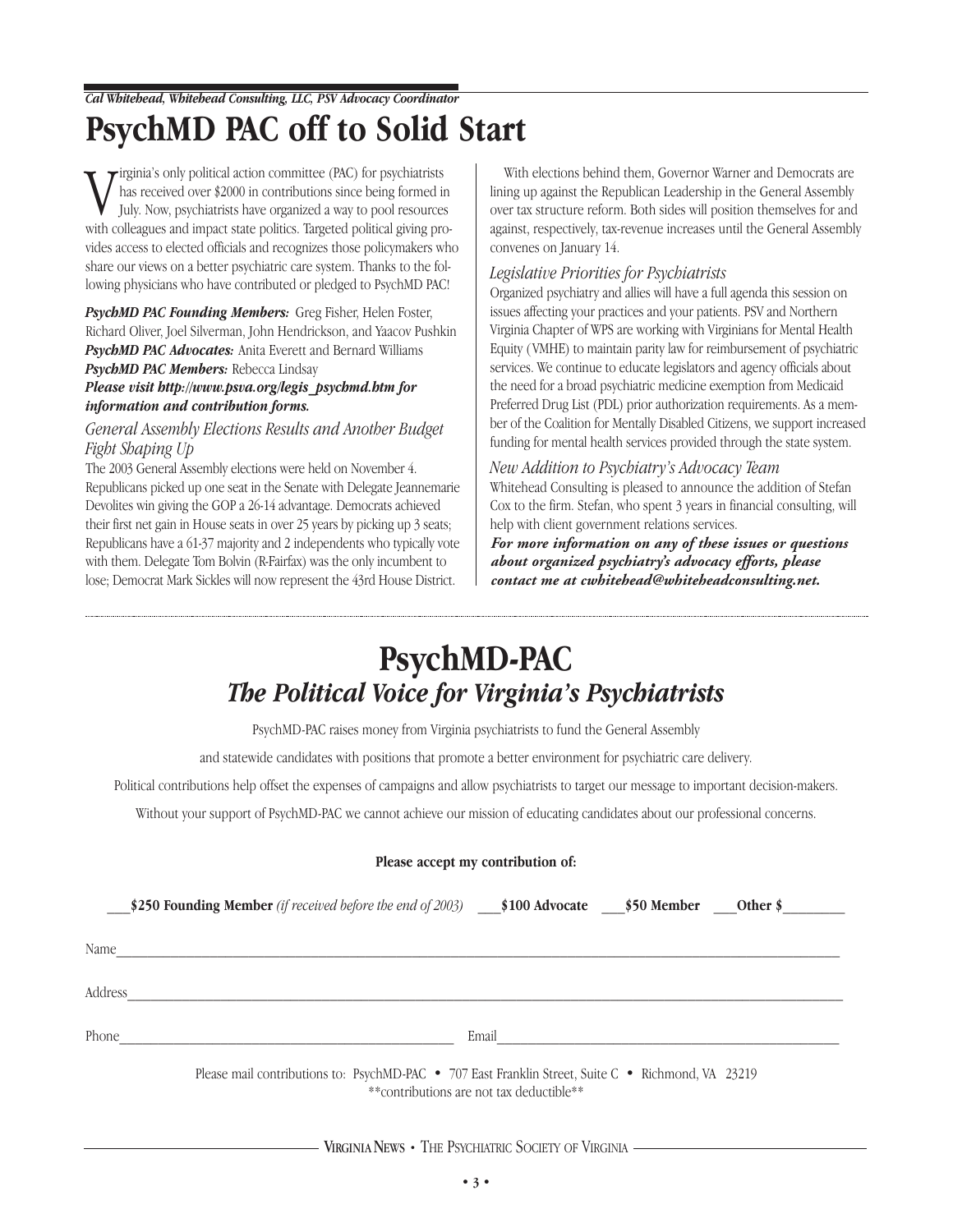

PSV Past-President David Trinkle, Medical Director at Carilion Center for the Healthy Aging of Roanoke was

appointed this past summer by Governor Mark R. Warner to serve on the State Mental Health, Mental Retardation and Substance Abuse Services Board (DMHMRSAS).

#### **Growing, Growing, Gone…**

Anita Everett, M.D. has once more expanded her horizons. After 4.5 years as Virginia's first Inspector General she resigned and since mid October has moved from Charlottesville to Maryland where she is working as the first Senior Medical Adviser to the Director of the U.S. Substance Abuse and Mental Health Services Administration (SAMHSA) in Rockville, MD. Her husband will be working at Johns Hopkins continuing his research in pediatric cardiology.

Anita has been very dedicated to public psychiatry acting as a leader in the PSV and at the national level with the APA as an Area 5 Assembly Representative for the past 4 years. She has also been very involved as a representative and Board Member of the American Association of Community Psychiatrists and was one of the inspirations behind the establishment of the Virginia Association of Community Psychiatrists (VACP).

At the PSV meeting in Roanoke, 9/19/03 the PSV in conjunction with the VACP gave Anita a plaque honoring here work and achievements in Virginia. We will greatly miss her in Virginia but it is clear that her contributions to the field of psychiatry and her advocacy for those with psychiatric illness will continue to grow. *Anita's email is aeverettmd@msn.com.*

# **PSV IN THE NEWS**<br>**Report Past-President David Trinkle, Medical Director at <b>& Distinguished Fellows now?**



*To become a Fellow, a member must have five years as a general member; Board certification; three letters of recommendations from current Fellows or Distinguished Fellows; and approval by the APA Membership Committee and Board of Trustees. A Fellows application is completed and submitted by the applicant solely.*

*To become a Distinguished Fellow, a candidate must have at least eight years as a member and three letters of recommendation from current Distinguished Fellows. Candidates also must meet more comprehensive criteria including demonstrated excellence in at least 5 of several specific areas, generally covering clinical, professional, educat6ional, and research activities, and community service. A Distinguished Fellows application comes through the PSV. Please contact the PSV office for more information at 804-754-1200.*

#### **For Sale**

Tranz 330 Visa/Mastercard/American Express machine. Good condition; includes a manual, roll paper, credit cards slips. Easy to use. Was previously set up with United Merchant Services of Virginia Beach. Asking \$100.00 plus shipping. *Call Sandra Peterson at the PSV office or e-mail at: spetersonpsv@comcast.net.* 

## **Spring 2004 Meeting – Mark the Date**

**Friday, March 26 & Saturday, March 27 at the Richmond Marriott West in Glen Allen, VA**

#### **FRIDAY EVENTS INCLUDE:**

*10:00 am golfing at Willow Oaks Country Club 4:00 pm Board of Directors Meeting 6:30 pm Reception with local Legislators*

#### **SATURDAY EVENTS INCLUDE:**

#### *7:00 am Committee Breakfast Meetings*

*8:15 am CME program (6 CME credits) featuring* 

*Elizabeth B. Weller, MD, University of Pennsylvania, Children's Hospital of Philadelphia "Bipolarity in Children and Adolescents: Diagnostics" and "Therapeutic Dilemmas & Depression in Children & Adolescents: Diagnosis & Treatment". Dr. Weller is being co-sponsored by the VA Council of the AACAP. James Levenson, MD, MCV/VCU, Richmond "Delirium and IV Neuroleptics: Myths, Mistakes, and Malpractice"*

*James H. Scully, MD, Medical Director of the American Psychiatric Association "APA Update"*

*Edward Kantor, MD, University of Virginia, Charlottesville "Disaster Mental Health–Virginia and Beyond"*

#### **Deadline for room reservations is March 5.**

Call 804.965.9500 for room reservations. Rates for single and double/double \$85.00 for Friday, March 26, 2004. *There is no fee for PSV members except for golf. PSV welcomes all non-PSV members. Contact Sandra Peterson for more details at 804.754.1200. A registration fee of \$50 for non-members includes break and lunch. Resident's welcome. There is no fee for non-member residents.*

VIRGINIA NEWS • THE PSYCHIATRIC SOCIETY OF VIRGINIA ·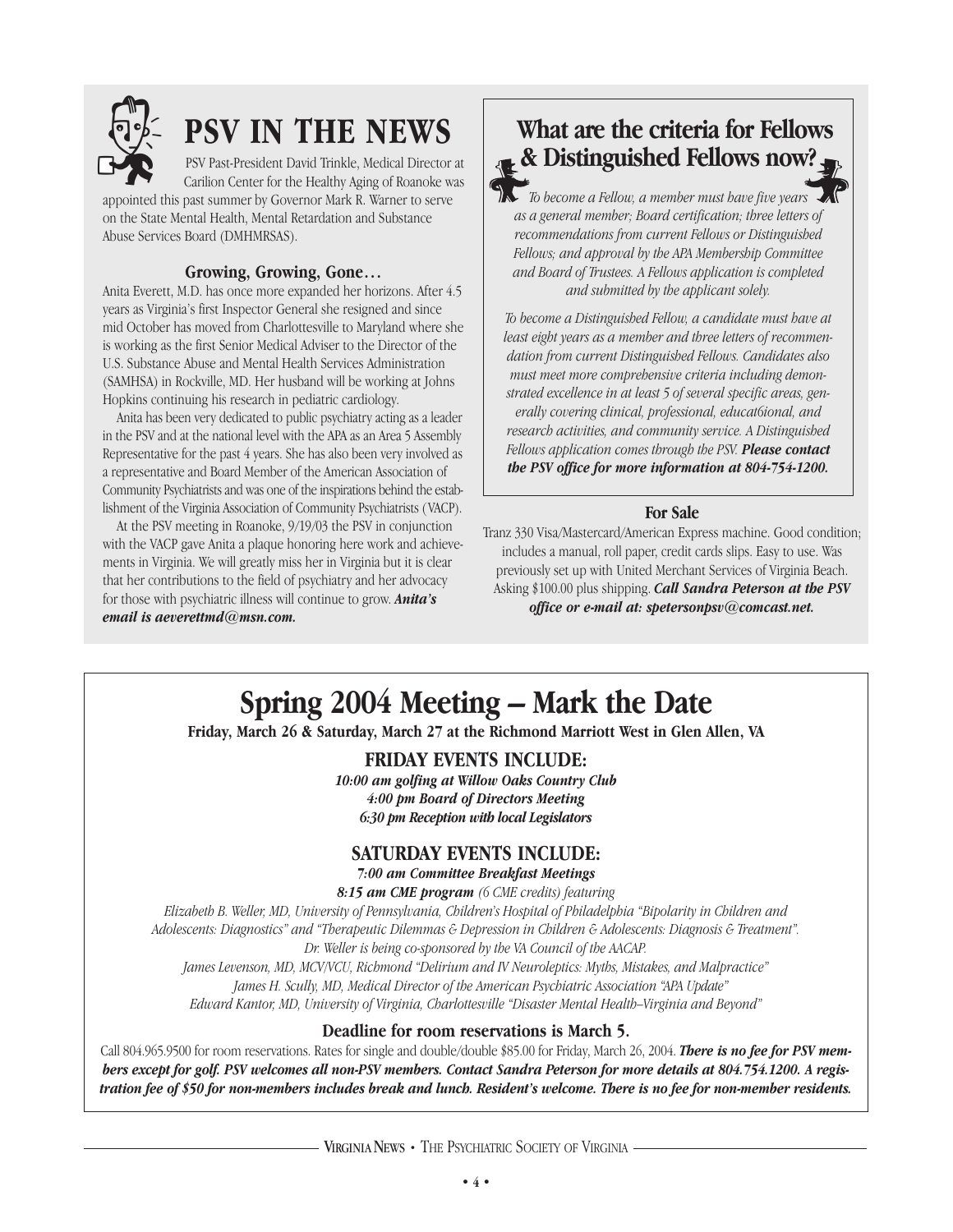### *Press Release from the Virginia Department of Medical Assistance for release on or after December 1, 2003* **Virginia Medicaid Announces Pharmacy Changes**

The Virginia Department of Medical<br>
Assistance Services (DMAS) is imp<br>
menting a Preferred Drug List (PD<br>
Program for the Medicaid and MEDALLIC Assistance Services (DMAS) is imple-**L** menting a Preferred Drug List (PDL) Program for the Medicaid and MEDALLION fee-for-service population. Details regarding the PDL program are contained in a Medicaid Memo being sent, along with related materials, to all Medicaid providers prior to the program implementation in January 2004. It is important that medical providers read all the data in the packet in order to become familiar with the changes in how prescription drugs are authorized for payment. Prescribers and pharmacies can find up-to-date information related to the PDL program on the Department of Medical Assistance Services' web site at www.dmas.state.va.us or at the First Health Services' web site at http://virginia.fhsc.com.

A PDL program is a type of prior authorization plan that divides Medicaid covered prescription drugs into two categories: those that require prior authorization before they can be dispensed, and those that do not.

While there are many classifications of drugs that are not subject to the PDL or prior authorization, a PDL contains a wide range of generic and brand name products that have been approved by the Food and Drug Administration (FDA). The design of the PDL program must ensure access to prescription drugs for Medicaid clients.

The DMAS Pharmacy and Therapeutics Committee (P&T) conducts comprehensive clinical reviews of therapeutic drug classes to determine whether a drug should be on the Preferred Drug List. In general, a medication becomes a preferred drug based on safety and efficacy first, then on cost-effectiveness.

Beginning January 5, 2004, pharmacists will receive a message when filling a patient's prescription for a drug that requires prior authorization. Prescribers will receive a call from the pharmacy provider as a result. This provides an opportunity for the patient's medications to be reviewed and changed or for the prescriber to contact First Health Services to

provide medical justification. Prior authorization is available by telephone, fax or mail.

A complete list of preferred drugs in each of these therapeutic classes is included with the Medicaid Memo mailed to prescribers and pharmacies. This memo also will provide a suggested format for calls and faxes requesting authorization of drugs. Prescribers are encouraged to review their Medicaid patients' drug regimens immediately and consider moving appropriate patients to the preferred drugs before the program begins. Virginia Medicaid has the ability to process a proactive prior authorization request when the treating physician determines that continued use of drug is medically necessary. Prescribers' early participation in this program will help DMAS continue to offer quality medical services through the Medicaid program while conserving limited Medicaid funds. *Prescribers and pharmacists can have questions answered or begin the proactive prior authorization process by call-*

*ing the toll-free number 800-932-6648.*

**CLINICAL ASSOCIATES OF TIDEWATER, a multispecialty mental health practice in Newport News, is interested in recruiting a child or adult psychiatrist to join our practice.** 

We are interested in working with an individual interested in full or part-time work. We have an experienced office staff providing excellent receptionist, billing and collection services. We are centrally located in the Denbigh section of Newport News, with easy access to a wide referral area in and around the Virginia Peninsula.

**For additional information, please contact Alison Mascalo, Ph.D. or Cathleen Rea, Ph.D. at**  757-877-7700.

#### **A New Year's Resolution**

Employment<br>
CINCAL ASSOCIATES OF TOUNITY<br>
CLINICAL ASSOCIATES OF TIDEWATER,<br>
a multispecialty mental health practice<br>
in Newport News, is interested in<br>
recruiting a child or adult psychiatrist<br>
to join our practice.<br>
Se a ADD PROFITS TO YOUR PRACTICE

**Professional seminar program,**

**training manuals, brochures, flyers,**

**PR releases, patient letters plus**

**optional Power Point presentations.**

## **FREE INTRO PACKAGE** 1-866-JTDFORU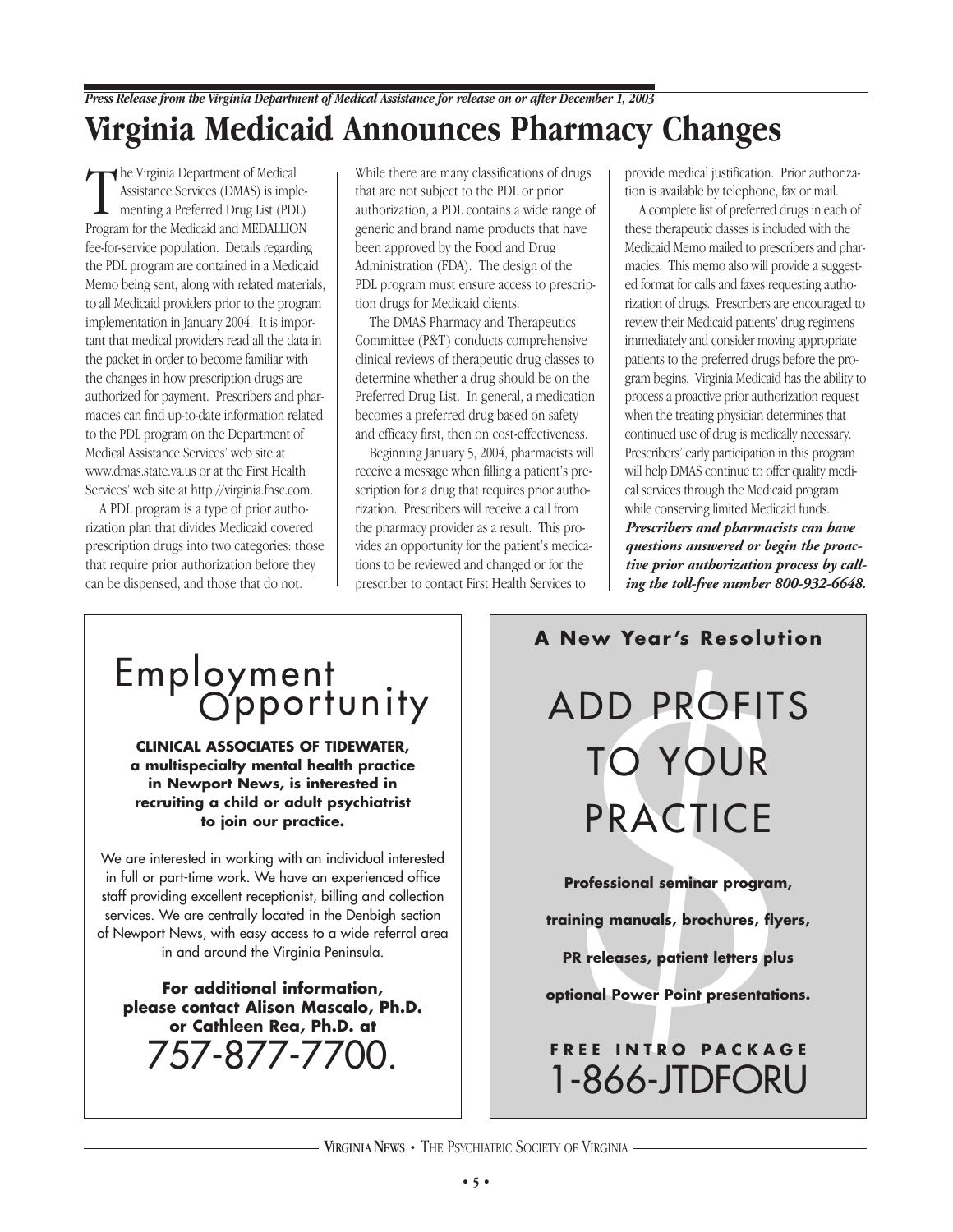## **Report on Area V Council Meeting & APA Assembly Meeting**

This was Anita's last meeting as<br>Psychiatric Society of Virginia represe<br>tative to the APA Assembly and the A<br>V Council. As I stated in my District Branch his was Anita's last meeting as Psychiatric Society of Virginia representative to the APA Assembly and the Area report, Anita will be missed; Virginia's loss will certainly be Maryland's gain. Dr. Ram Shenoy from Richmond has been appointed by the Board of Directors to complete the final two and a half years of Anita's term.

The meetings as usual were lengthy and fast-paced.

The Assembly speakers forum preceding the first plenary session focused on the problem of the "criminalization" of the mentally ill, the increasing number of the mentally ill who wind up in the prison system because of the absence of adequate psychiatric treatment.

On an extremely good note, the APA for this year will have a significant budget surplus. This seems related to several factors. The APA has done a very good job of decreasing expenditures. Additionally, revenues have been significantly better than expected. These increased revenues are related to excellent sales of APA publications as well as higher than expected revenues from the last scientific meeting in San Francisco. At that meeting there were 17,000 registered clinicians and over 21,000 registrants including exhibitors. Over 7,000 of the registrants were from overseas. Additionally, there has been an actual slight increase in APA membership in the past year, reversing a trend of decreasing membership over the past several years. The surplus for this year is projected to be \$5.2 million. Additionally, the APA has \$23.1 million in its investment portfolio. Having these levels of reserves are, of course, extremely important in discouraging "scope of practice" assaults on the profession. This good news is tempered by the fact that a significant part of publishing revenue comes from the DSM and DSM V is not expected to be published until 2010 or 2011. Additionally, a significant stream of revenue comes from the annual meeting and especially from the overseas participation in that meeting. The federal government is apparently currently making it very difficult for foreigners to come to the United States for meetings and this could have a significant

impact on the upcoming New York meeting.

Another item of good news is that the APA was able to successfully address the impending implementation of the next "phase" of HIPPA regulations. Specifically, HHS did agree to allow the DSM to remain the basis for diagnosis coding This was referred to as "the attack that did not occur" because of APA intervention. A tremendous amount of work went into this effort and if it had not been successful, the implications would have been significant. It would have both undermined the privacy of DSM in diagnostic nomenclature but also would have been extremely expensive to facilities and practitioners, especially given the poor compatibility of ICD-9. In this vein, the issue of "electronic prescribing" was addressed. The House version would mandate electronic prescribing while the Senate bill "encourages" but does not mandate electronic prescribing. The complications for solo practitioners and small groups would be that the software needed for doing electronic prescribing would be very expensive and would open the door for pharmacies to "charge" physicians for access to their computers. As a side issue, at the Area V Council meeting we did discuss the increasing problem of patients becoming addicted to controlled substances they are obtaining over the internet without ever being seen by the "internet physician" who prescribes the medication. It is unclear why the DEA has been so absent in addressing this problem.

Psychosomatic medicine has been designated a new sub-specialty. Some members would have preferred that the more traditional term of consultation liaison psychiatry be retained. Apparently issues of obtaining sub-specialty certification and availability of "grandfathering" remains to be worked out. It was also announced that a recognition award for both full-time and voluntary psychiatric resident supervisors was going to made available, although the details of the criteria for this were not yet specified.

The issue of the projection of a 4.5 percent decrease in Medicare payment rates for psychiatric codes was discussed. The problem of this system's devaluation of cognitive services

over procedures remains. An elimination of this reduction is part of the Medicare prescription drug coverage plan that is before Congress. This is an over 1,000 page bill which has a lot of unfortunately negative aspects. Overall, APA leadership is leaning towards supporting the bill primarily because some of its more positive aspects will have fairly immediate impact, while some of the more negative aspects are delayed and therefore may still be alterable even after the bill is passed.

The ongoing problem with the APAendorsed insurance program was discussed. There are approximately 7,000 APA members enrolled in this program in that in some states it is the only professional liability insurance available to psychiatrists. There are currently through AIG two companies issuing policies under this program, both of which are rated  $A++$ . However, the prior insurer, Legion, is in liquidation. This creates a serious "tail" problem for individuals in at least some states who had coverage with Legion.

No states beyond New Mexico have so far passed legislation related to prescriptive privileges for psychologists. Bills are pending in numerous states. For example, a bill is being introduced for the seventh straight year in Tennessee since they "only have to win once." The New Mexico plan for qualifying psychologists for prescriptive privileges was described by Dr. Sculley as a "parody of medical education–a joke."

Gavin Andrews, M.D., a psychiatric healthcare researcher from Australia, did a very interesting presentation. He presented data documenting that mental illness is the largest cause of disability worldwide. It accounts for 17 percent of the "burden of disease" but receives less than seven percent of revenues for treatment. He also discussed the Australian system of healthcare. He states that under this system the government reimburses psychiatrists \$120 a hour for psychiatric services. If the psychiatrist accepts that fee the payment is sent directly to the clinician. If the psychiatrist does not accept that fee as full payment, the psychiatrist bills the patient directly and the health system reimburses the patient \$120 *(Continued on page 8)*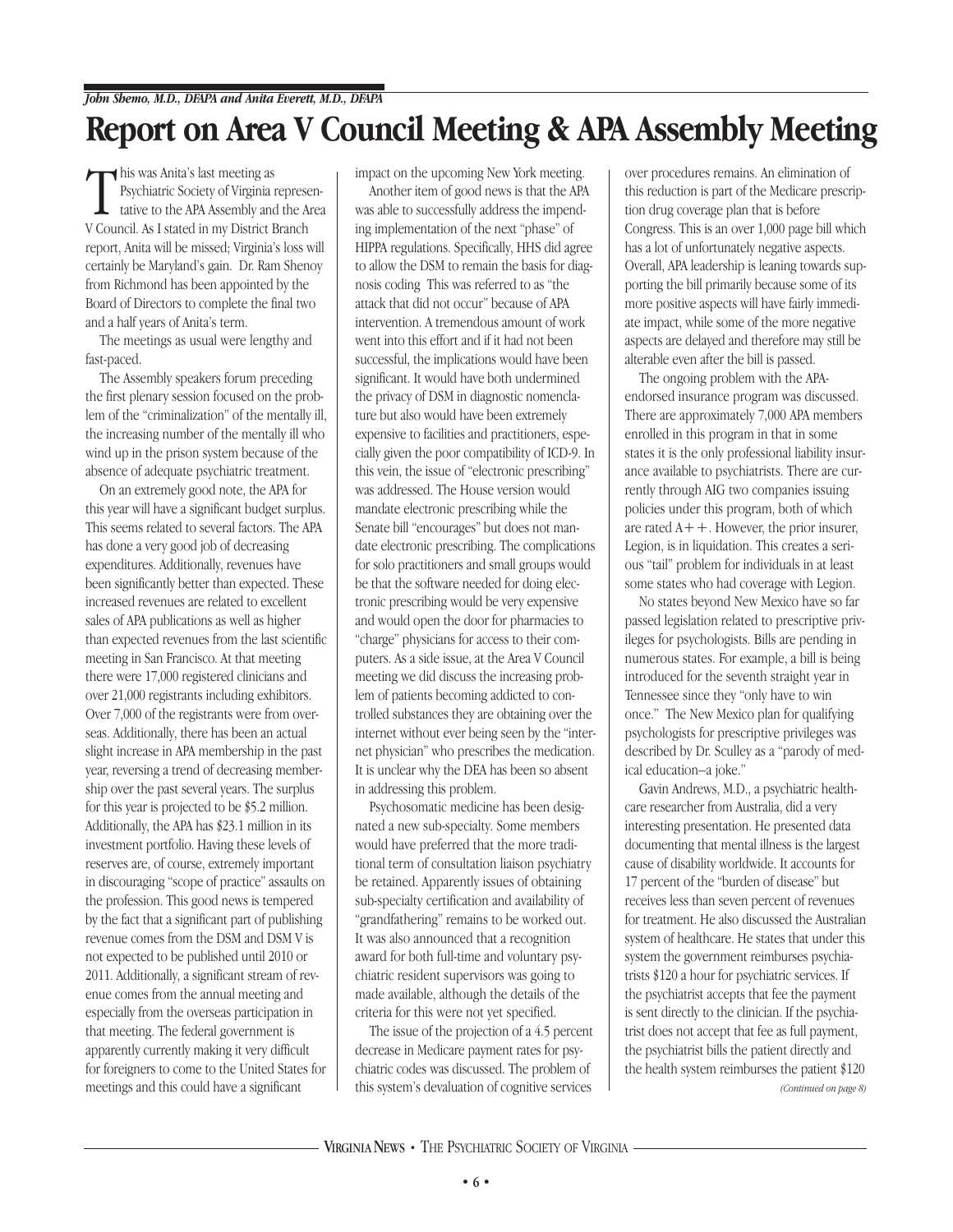## You have just been subpoenaed. Do you know how to respond?



If you have your malpractice insurance through The Psychiatrists' Program you can rest assured. With a simple toll-free call, a risk manager can assist you with the immediate steps you need to take to protect your practice.

As a Program participant, you can call the Risk Management **Consultation Service (RMCS)** to obtain advice and guidance on risk management issues encountered in psychiatric practice. Staffed by experienced professionals with both legal and clinical backgrounds, the RMCS can help prevent potential professional liability incidents and lawsuits.

If you are not currently insured with The Program, we invite you to learn more about the many psychiatric-specific benefits of participation. Call today to receive more information and a complimentary copy of "Six Things You Can Do Now to Avoid Being Successfully Sued Later"

#### Other risk management benefits include...

- Quarterly risk management newsletter written specifically for psychiatrists
- Online Education Center featuring multimedia presentations and an extensive resource library
- Risk management self-evaluation tool
- HIPAA Help Manual on CD-ROM, newsletter supplements and resources

# The Psychiatrists' Program

The APA-endorsed Psychiatrists' Professional Liability Insurance Program

**Call:** 1-800-245-3333, ext. 389 • E-mail: The Program @ prms.com • Visit: www.psychprogram.com

Managed by Professional Risk Management Services, Inc (In California, d/b/a Cal-Psych Insurance Agency, Inc.)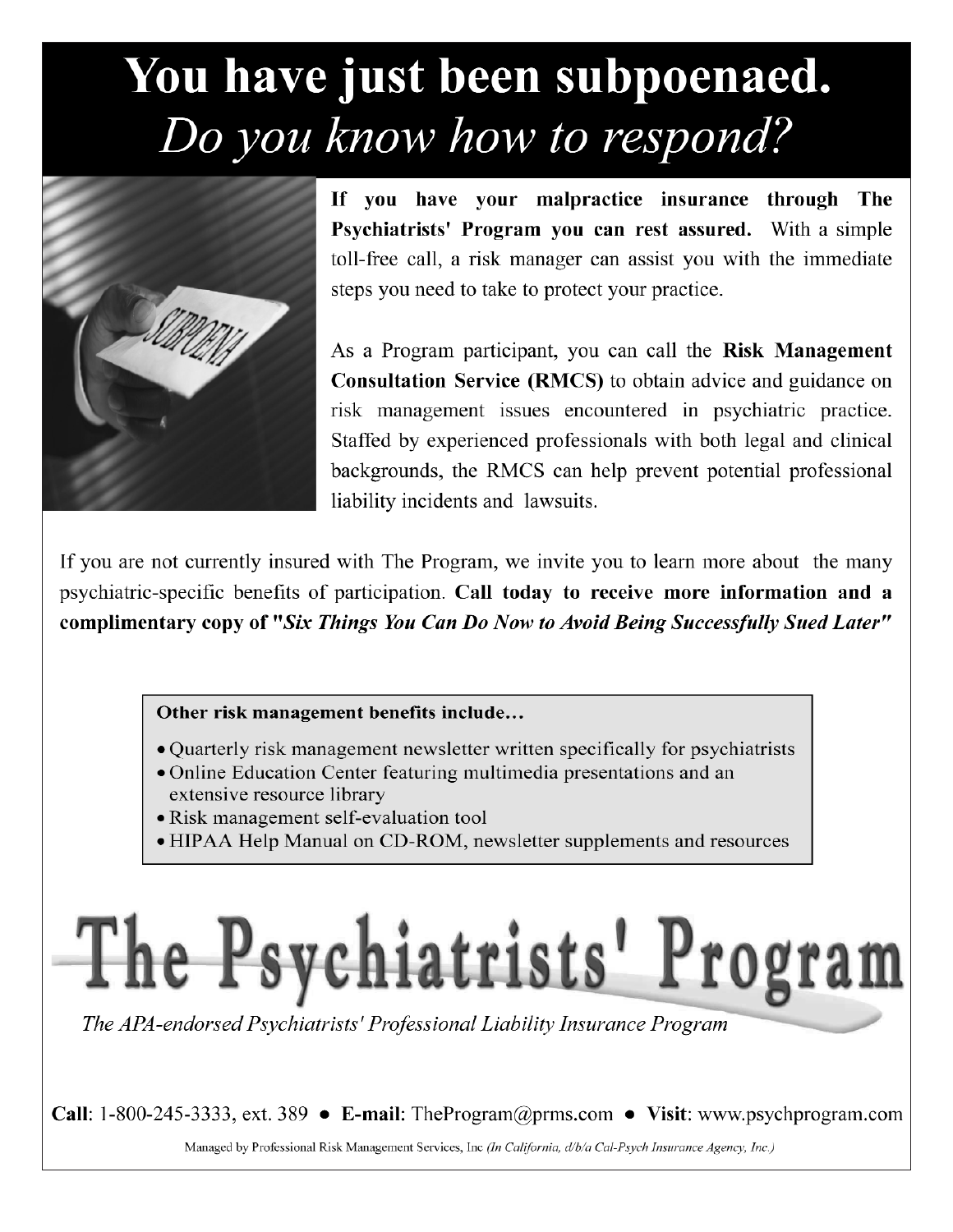#### *(Continued from page 6)*

an hour for psychiatric services. If the psychiatrist accepts that fee the payment is sent directly to the clinician. If the psychiatrist does not accept that fee as full payment, the psychiatrist bills the patient directly and the health system reimburses the patient \$120 for each hour of care received and the patient is responsible for paying the psychiatrist's bill. He states that the average charge by a psychiatrist in Australia is approximately \$200 an hour. He states that the Australian system limits access (i.e., rations) by controlling the number of medical school and residency slots and by not allowing foreign-trained physicians to tie into their reimbursement system. A foreign-trained physician generally can take a salaried position in Australia but cannot bill privately under the above-referenced system.

The APA-endorsed privacy lawsuit related to HIPPA regulations is continuing. On a positive note, the government has acknowledged in their initial response that they have taken away privacy rights that had been in place. It is

unclear at this point where this will lead. The RICO lawsuit against a number of managed care companies under racketeering statutes has led to several insurance companies so far electing to settle out of court, agreeing to changes in their policies and procedures. Again, how this will "trickle down" remains to be seen.

There were a somewhat lesser number of action papers submitted at this meeting. Included among these was a paper supporting an industrywide requirement that managed care organizations collect data reflecting the actual access to psychiatric care within their systems. This obviously addresses inadequate and even "phantom" panels. This represented, in part, the overall theme of the Assembly meeting being on access problems.

Another passed paper requested that the APA explore the expansion of Medicare to the more than 44 million individuals in this country who lack any form of health insurance. In this debate it was pointed out that managed care is a \$40 billion "industry" that spends approximately 50 percent of their revenues

on administration, profits and marketing.. In contrast, Medicare spends less than two percent on administration. A paper addressing discrimination against psychiatric consultation was passed. A paper was also passed related to fairness and accuracy in expert witness testimony regarding standards of practice. It was pointed out in this regard that one of the "forensic experts" in the case of a North Carolina student who committed suicide had testified that the standard of care was such that the Student Health psychiatrist should have personally taken the patient to his first appointment in his home town even though the student lived several hours away. Another action paper requested that the DSM V committee develop clear criteria for adult attention deficit disorder since the condition does manifest differently inside and outside the school setting and across age groups.

As always, I remain available to discuss local issues which members may wish to be brought to the larger APA Assembly forum or to discuss the development of potential action papers.

## *Joan Esnayra, Ph.D.* **Psychiatric Service Dogs**

- A patient does not leave her home, because she is fearful of having a panic attack in public.
- A patient becomes suspicious when her husband suggests that she may be getting manic
- A child with Asperger's syndrome has difficulty interacting with peers

What do these three scenarios have in common? The symptoms experienced by these patients may be mitigated through ongoing partnership with a Psychiatric Service Dog (PSD). Like guide dogs, PSD are a type of service animal trained to perform tasks that mitigate the functional impairments associated with psychiatric disability.

What tasks might a PSD perform for the individuals described, above? For panic disorder, a PSD may be trained to alert his handler to incipient panic attacks. This advance notice affords the handler the opportunity to get to a safe and private location, in order to wait-out the attack. Similarly, some PSD may be trained to alert to incipient mania in their bipolar handler. This critical information cues the at times incredulous bipolar handler to take antipsychotic medication, call her doctor, and/or make pre-emptive behavioral choices. For children with Asperger's a PSD may be trained to facilitate social interactions with peers. Children are naturally drawn to dogs and enjoy asking questions of those who handle them.

Psychiatric Service Dogs are a novel therapeutic adjunct intended to be used in combination with ongoing medication and talk therapy. They are a cognitive tool aimed at developing the patient's level of insight, which in turn facilitates their ability to make healthier behavioral choices at critical moments. The PSD partnership is a 24/7 lifestyle commitment, and one must work the program, in order to reap the benefits. This involves being an active participant in the selection and training of the dog, involving one's clinicians in their use of the dog, and participating in an online service dog community in order to learn about relevant laws and for ongoing peer support.

The Arlington-based Psychiatric Service Dog Society is a 501(c)3 organization devoted to educational outreach to prospective PSD handlers, mental health practitioners and members of the business community. PSDS is preparing to conduct peer-reviewed clinical research on the efficacy of PSD and will implement its first trial on patients with panic disorder next year. PSDS is also developing training modules for use with the professional dog trainer community, in order to build capacity for a new cadre of qualified trainers capable of working with mental health clients.

What can you do to support your patient's decision to begin using a PSD? Visit our website and download our providers' brochure to become educated about PSD. Write your patient a letter of support so that she can begin training her dog responsibly, in places of public accommodation. The PSDS website provides model language for such a letter that balances the interests of clinicians and patients, alike. Finally, stay tuned as there is certainly more to come!

**Psychiatric Service Dog Society** 1911 Key Blvd, #568 • Arlington, VA 22201 www.psychdog.org • (571) 216-1589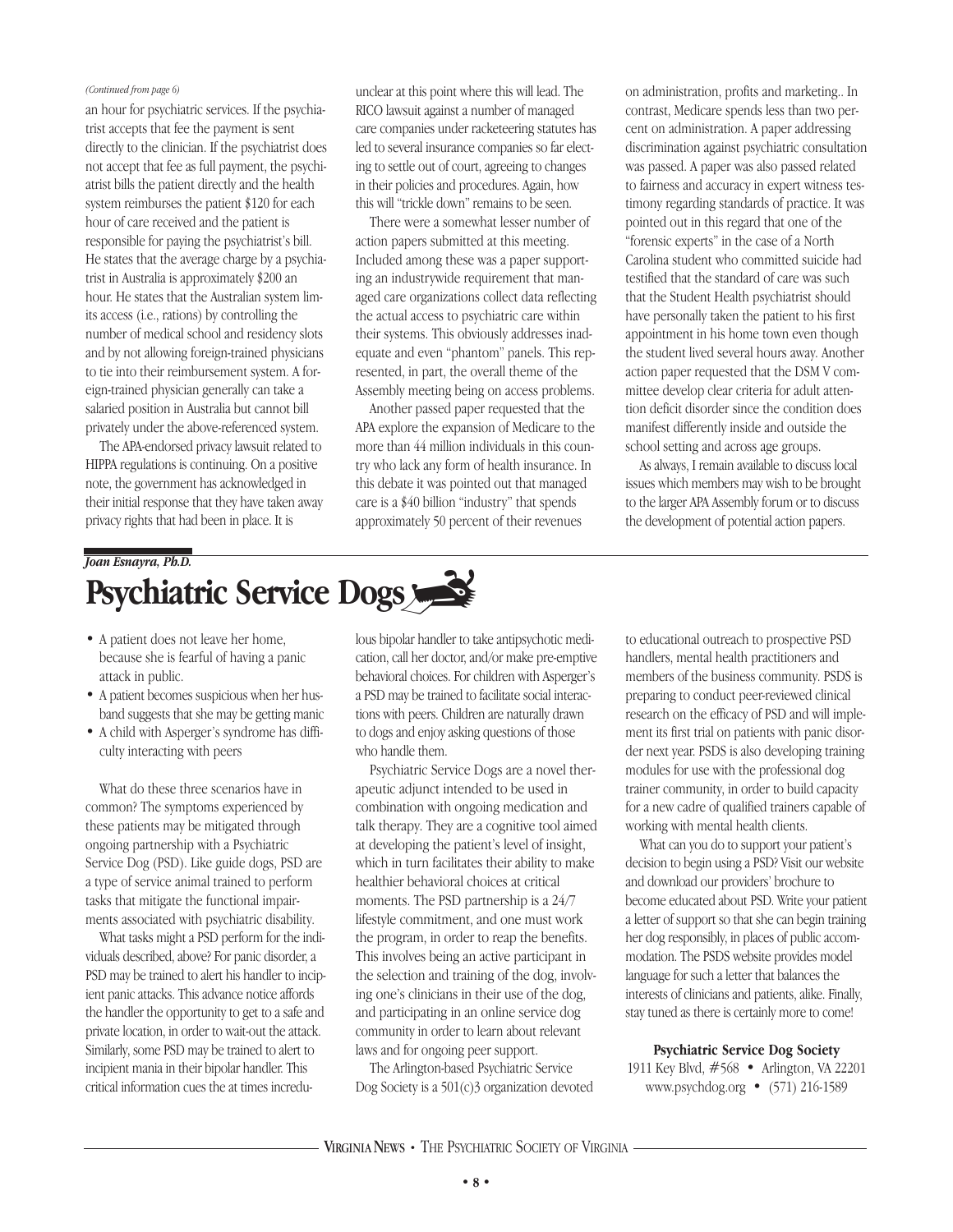#### *Ed Kantor, MD, Chair, PSV Disaster Committee*

## **Disaster Mental Health—Planning for the Future**

isaster mental health is coming of<br>age. The sad truth is that it took to<br>catastrophe of September 11th to<br>move the concents into the mainstream c age. The sad truth is that it took the catastrophe of September 11th to move the concepts into the mainstream consciousness of the public health community. Even there, it has been barely noticed in the zealous preparation for the variety of potential hazards that might evolve in the event bioterrorism. The good news is that there are efforts underway to include mental health in the planning and preparation for the evolving Virginia Disaster Plan. With cooperation from VDH and Department of Mental Health, Mental Retardation and Substance Abuse Service (DMHMRSAS), PSV has been able to participate in the formation of an Advisory Council for Disaster Mental Health. The Council will report to the disaster hierarchy and advise and recommend planning and response strategies for local communities. The project is still in its infancy, but speaks to what appears to be an unprecedented level of cooperation by many agencies and agendas in the Commonwealth and across the country. For years many competent, but disparate movements and organizations have provided components of care with little coordination and little evidence as to efficacy. As one might imagine, research in the midst of any disaster is difficult to coordinate and often even hard to justify, when the humanitarian goals supercede all else.

Recently, mental health researchers have been able to perform limited small scale studies and conduct meta-analyses of multiple past disasters in an attempt to provide the field with a better idea of what works and what might be harmful. This research is beginning to translate into some evidence-based guidance for practice (5, 6, 7, 9) in some areas of disaster mental health. Integrating the evolving body of literature into a reasonable standard with cross training instructors and interagency partnerships will hopefully be established to this end. Implementation and coordination the response and training needs of the Commonwealth require liaison with both the Health Department's Office of Emergency Preparedness and Response (OEP&R) and the s (DMHMRSAS). Both

agencies have agreed to work toward a cooperative plan for mental health response and education in disaster and bioterror.

*As one might imagine, research in the midst of any disaster is difficult to coordinate and often even hard to justify, when the humanitarian goals supercede all else.*  $supercede$  all els

Professional organizations in psychiatry (8), psychology ( Yes, I said psychology—far more active than us in disaster work for many years), and several advocacy groups are developing guidelines for best practices. (Several of these are listed below)

Even with our lack of a comprehensive mental health plan, there was a call by the Red Cross for psychiatry assistance in the aftermath of Hurricane Isabel. A number of PSV psychiatrists volunteered to assist in shelters and in the coordination of various parts of the recovery efforts. Hopefully over the next few months we will be able to develop better planning and integration of the psychiatric response. Toward this end, we will be looking for a representative from each PSV chapter to serve on the Disaster Committee and help direct PSV participation in state planning and, even more importantly, the mental health response at the local level. *We will be having a Disaster Committee Planning and Organizing meeting at the March PSV meeting. I invite all interested members to participate.* 

*References for Mental Health and Terrorism/Disaster Training*

- 1. American Red Cross. Disaster Mental Health Basic and Health Professional Training Course. ( Just revised) 2003.
- 2. Center for Mental Health Services. Training Manual (and Field Manual) for Mental Health and Human Service Workers in Major Disasters. Second Edition. (Publication No. ADM 90-538).
- 3. Flynn, Brian W. Mental Health Planning Guide for All-hazards Disasters. National Association of State Mental Health Program Directors, Center for Mental Health Services, and Substance Abuse and Mental Health Services Administration, (draft in progress) 2003.
- 4. Lattanzi-Licht, Marcia, Doka, Kenneth J. (eds). Living with Grief: Coping with Public Tragedy. Hospice Foundation of America, 2003.
- 5. National Institute of Health. Mental Health and Mass Violence: Evidence-based Early Psychological Intervention for Victims/ Survivors of Mass Violence. (NIH Publication No. 02-5138)
- 6. Norris, Fran H., et al. 60,000 Disaster Victims Speak: Part I. An Empirical Review of the Empirical Literature, 1981-2001. Psychiatry, 65(3), 2002, pp.207-239.
- 7. Norris, Fran H., et al. 60,000 Disaster Victims Speak: Part II. Summary and Implications of the Disaster Mental Health Research. Psychiatry, 65(3), 2002, pp.240-260.
- 8. Norwood, Ann E., Ursano, Robert J., Fullerton, Carol S. Disaster Psychiatry: Principles and Practice. American Psychiatric Association. (on-line) http://www.psych.org, 2003.
- 9. Ursano, Robert J., et al. Terrorism and Disaster: Individual and Community Mental HealthInterventions. Cambridge University Press, 2003.